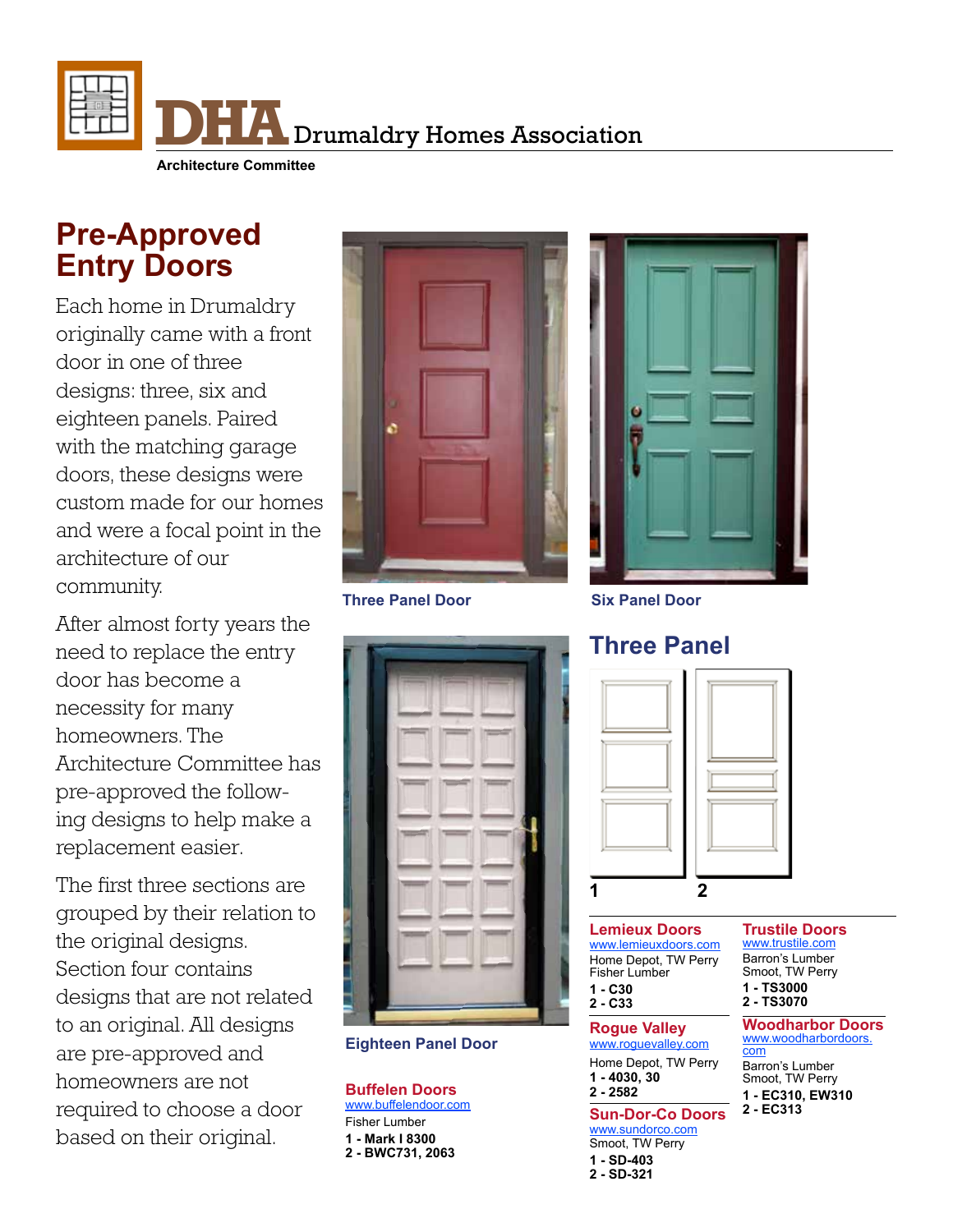# **Six Panel**



#### **Buffelen Doors** [www.buffelendoor.com](http://www.buffelendoor.com/door-series/entry-doors/)

**12 - 708, 88** 

| 5 - Welmont<br>8001<br><b>Buffco I-A</b><br>7103<br>$6 - 2177$<br>8051<br>12 - 3010, 2010, 18 - 2061<br>26 - Buffco II<br>5010<br>16 - 2060<br>8002 | $5 - 902$<br>6 - 804<br>7 - C61<br>8 - 1007 |
|-----------------------------------------------------------------------------------------------------------------------------------------------------|---------------------------------------------|
| <b>Jeld-Wen Doors</b><br>www.jeld-wen.com<br>Barron's Lumber, TW Perry                                                                              | <b>Rogue</b><br>www.rog                     |
| Home Depot<br>15 - 712, 1212<br>$6 - 403$                                                                                                           | Home D<br>11 - 408                          |

| <b>Lemieux Doors</b>     |
|--------------------------|
| www.lemieuxdoors.com     |
| Fisher Lumber, TW Perry, |

| Home Depot |           |
|------------|-----------|
| 3 - C67    | $9 - 910$ |
| 4 - C51    | 10 - 911  |
| 5 - 902    | 11 - C64  |
| 6 - 804    | 12 - C88  |
| 7 - C61    | 14 - 908  |
| 8 - 1007   |           |

### **Rogue Valley**

roguevalley.com e Depot, TW Perry **11 - 4086, 86 16 - 2060 12 - 4010, 88** 

## **Simpson** [www.simpsondoor.com](http://www.simpsondoor.com)

- TW Perry
- **5 Stratford Abbey Raised**
- **panel 4073 7 - Tremont 4546**
- **12 Colonial VIII 3010, 2010**
- **16 2060**
- **25 Quadrille 4060**

## **Sun-Dor-Co Doors**

| www.sundorco.com                 |             |
|----------------------------------|-------------|
| Smoot Lumber,<br><b>TW Perry</b> |             |
| $3 - SD417$                      | 12 - SD423  |
| 4 - SD412                        | 13 - SD432  |
| 5 - SD549                        | 15 - SD523  |
| 6 - SD548                        | 17 - SD532  |
| 7 - SD547                        | 18 - SD534  |
| 11 - SD415                       | 19 - SD5362 |

| 20 - SD537 | 23 - SD495 |
|------------|------------|
| 21 - SD538 | 24 - SD496 |
| 22 - SD497 | 26 - SD491 |

#### **TrūStile Doors** [www.trustile.com](http://www.trustile.com/catalog/exteriordoors/%3Fseries%3D0)

Barron's Lumber Smoot, TW Perry

| 3 - TS6020 | 7 - TS6010  |
|------------|-------------|
| 4 - TS5060 | 11 - TS6080 |
| 5 - TS9000 | 12 - TS8000 |
| 6 - TS7020 |             |

### **Woodharbor Doors**

[www.woodharbordoors.com](http://www.woodharbordoors.com/catalog/exterior-wood-doors) Barron's Lumber Smoot, TW Perry **3 - EC611 11 - EC612 4 - EC510 12 - EC810**